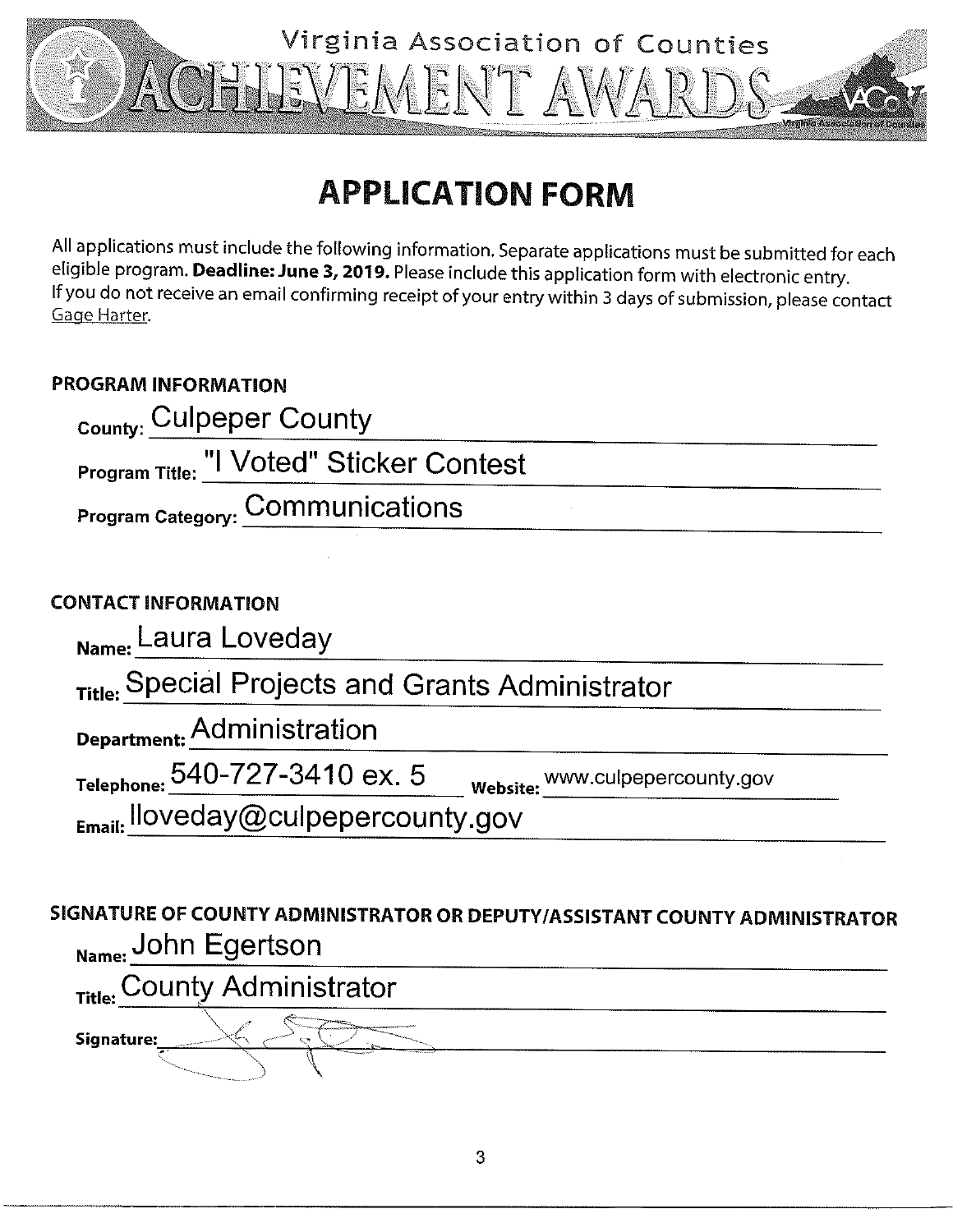### **Virginia Association of Counties Achievement Award Application** *The "I Voted" Sticker Contest, Culpeper County*

#### **Project Statement**

In the spring of 2018, the Culpeper County Voter Registration Office conceptualized an innovative "I Voted" and "Future Voter" sticker design competition. The contest offered Culpeper County fourth grade students a creative opportunity to learn about voting in Virginia and to create a new design for the iconic stickers given out on Election Day. Middle school and high school students were also given the opportunity to design a special "Future Voter" sticker for Culpeper County. A competition such as this has taken place in New York City since 2016, but to our knowledge, had never taken place in Virginia before.

The cost to purchase custom printed stickers was \$3,200.00, costing more than what the Culpeper County Registrar had budgeted for traditional stickers. The PATH Foundation is a philanthropic charitable foundation serving Fauquier, Rappahannock and northern Culpeper Counties. Opportunities to educate children on voting and elections as well as promoting voter turnout and community collaboration are correlated with the PATH Foundation's goal to inspire and motivate the community. Because of this correlation, Culpeper County was awarded a \$3,350.00 "Make it Happen" grant in order to fund this innovative competition, including the award winners custom plaques and promotional expenses.

The "I VOTED! Culpeper County Sticker Design and Voter Education Program" formally began in August of 2018. Templates for the "I Voted" sticker were provided to 4th graders in Culpeper County, including homeschoolers and private school students. Posters promoting the program were given to art teachers in the elementary, middle, and high schools and posted at the schools themselves.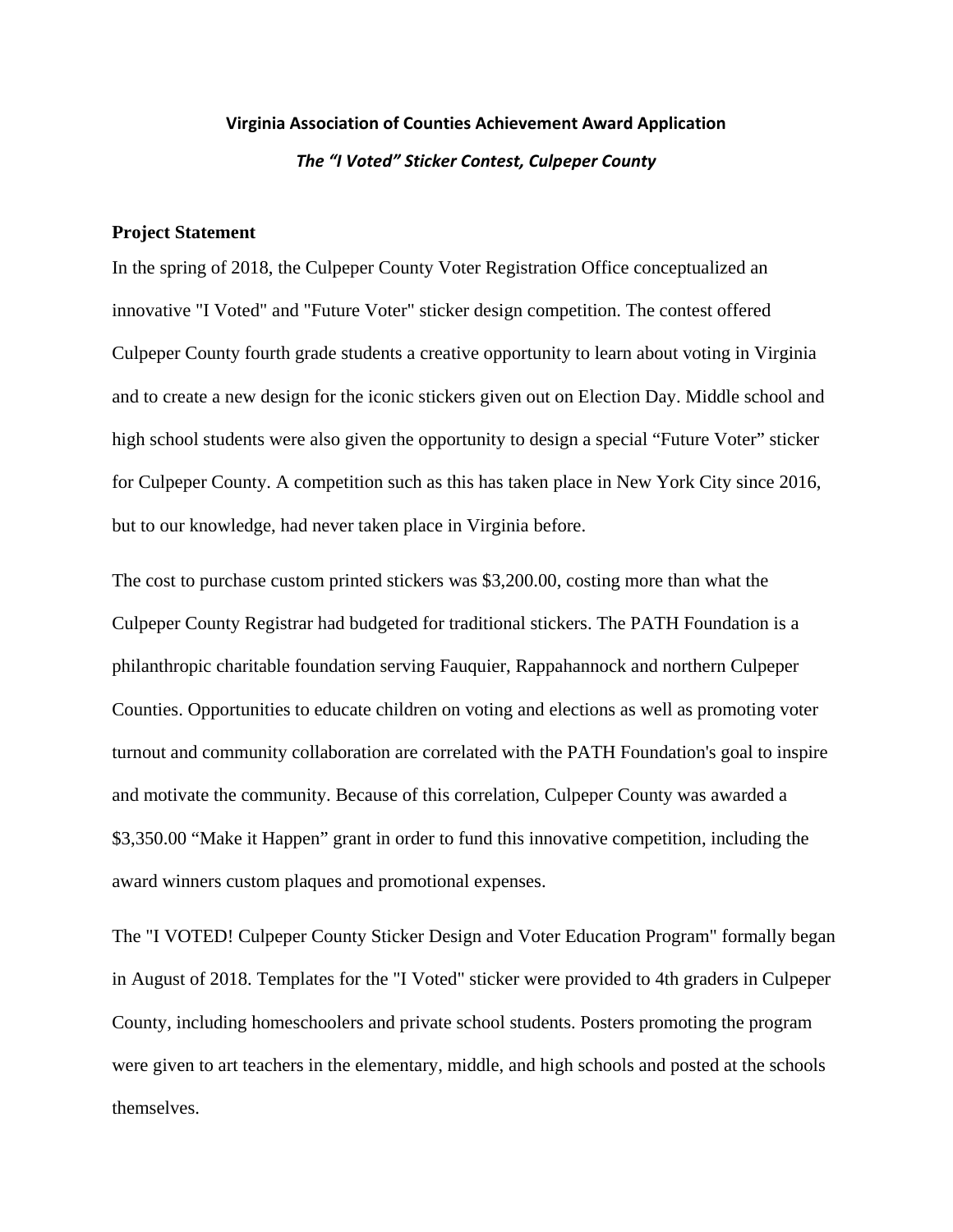In September of 2018, the Culpeper Elections Board narrowed down the finalists and allowed the public to vote for the winning designs on the Voter Registration webpage www.voteinculpeper.info. Voting concluded in October of 2018. The contest winners had their artwork printed on the "I Voted" and "Future Voter" stickers that were given out on Election Day 2018.

"I Voted" stickers have become an icon of public participation and a source of pride for those who vote. Social media posts featuring "I Voted" stickers on Election Day are also an everincreasing form of expression and civic pride. It was Culpeper's hope that the entire community would embrace this competition and be inspired by the artwork selected, but we could not have imagined that the contest would garner national news coverage. The contest winner was interviewed on the CBS evening news and the coverage aired on Election Day 2018.

The winner's artwork was also memorialized on a personalized award plaque and given to the winners on Election Day (11/6/2018). Our local television station hosted a live election night coverage show where the winners were interviewed. The original artwork is currently on display at the State House of Virginia.

The contest can be used as a model for voter participation and education in other localities. Voter turnout of approximately 15,000 was estimated using previous election data but the actual turnout was 19,530. Culpeper intends to run the contest again for the 2020 Presidential Elections. The Culpeper County Registrar, James Clements, has been invited to present a session called "How to Run Your Own 'I Voted' Sticker Contest" at the Voter Registrars Association of Virginia annual conference in August 2019. The contest was also featured in the November 12, 2018 NACO County News issue.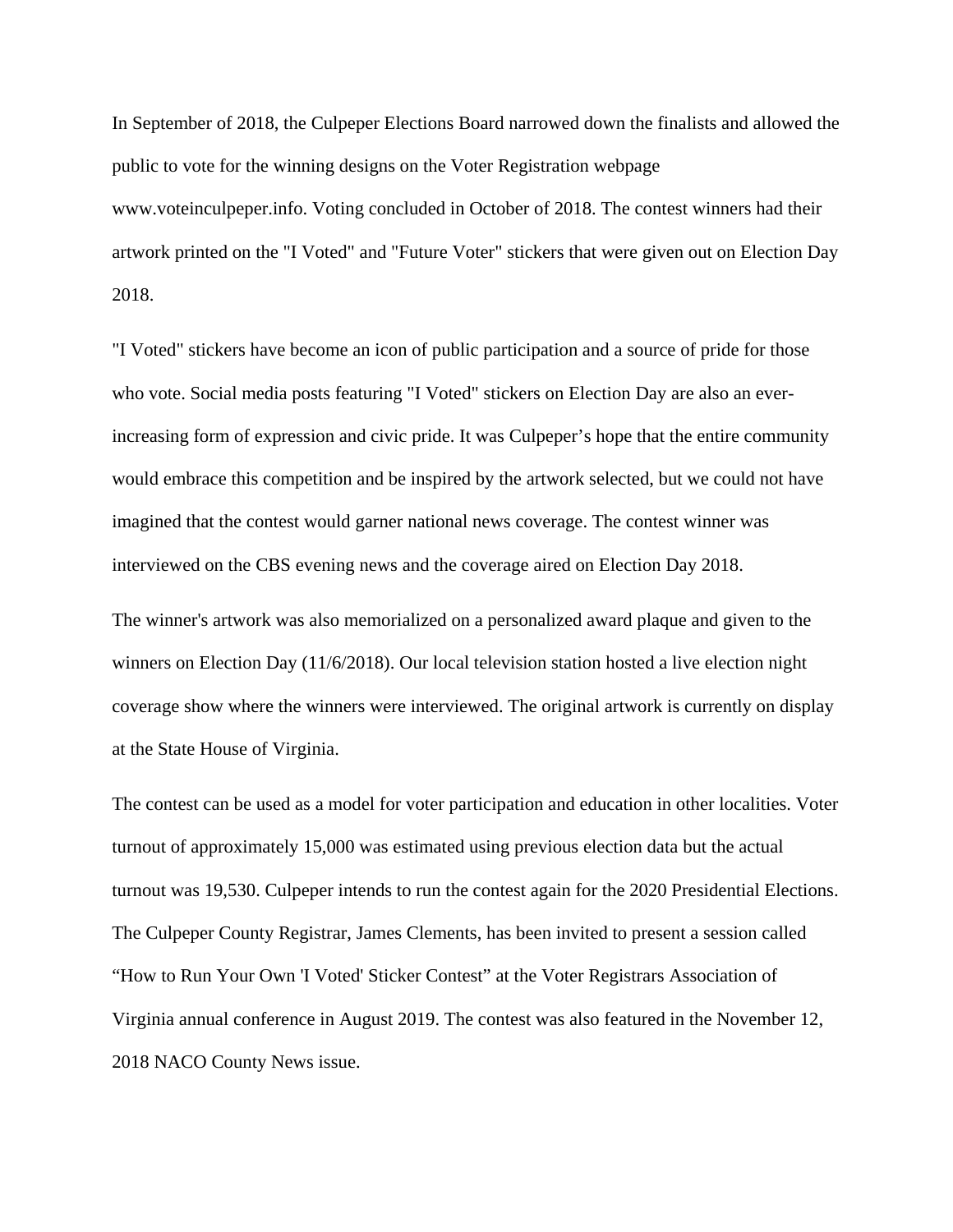**News Coverage:**

**[https://www.cbsnews.com/video/virginia-countys-i-voted-sticker-designed-by-9-year-old](https://www.cbsnews.com/video/virginia-countys-i-voted-sticker-designed-by-9-year-old-girl/)[girl/](https://www.cbsnews.com/video/virginia-countys-i-voted-sticker-designed-by-9-year-old-girl/)**

**[https://wjla.com/features/spotlight-on-education/girl-designs-i-voted-sticker-culpeper](https://wjla.com/features/spotlight-on-education/girl-designs-i-voted-sticker-culpeper-county-virginia-election-day)[county-virginia-election-day](https://wjla.com/features/spotlight-on-education/girl-designs-i-voted-sticker-culpeper-county-virginia-election-day)**

**[https://wtop.com/local-politics-elections-news/2018/11/culpeper-county-voters-will-leave](https://wtop.com/local-politics-elections-news/2018/11/culpeper-county-voters-will-leave-polling-places-with-unique-stickers/slide/1/)[polling-places-with-unique-stickers/slide/1/](https://wtop.com/local-politics-elections-news/2018/11/culpeper-county-voters-will-leave-polling-places-with-unique-stickers/slide/1/)**

**[https://www.naco.org/sites/default/files/documents/CN\\_11122018\\_lo\\_small.pdf](https://www.naco.org/sites/default/files/documents/CN_11122018_lo_small.pdf)**



**Fourth-grader Natalie Nicholson and Twelfth-grader Jeffrey Maldonado**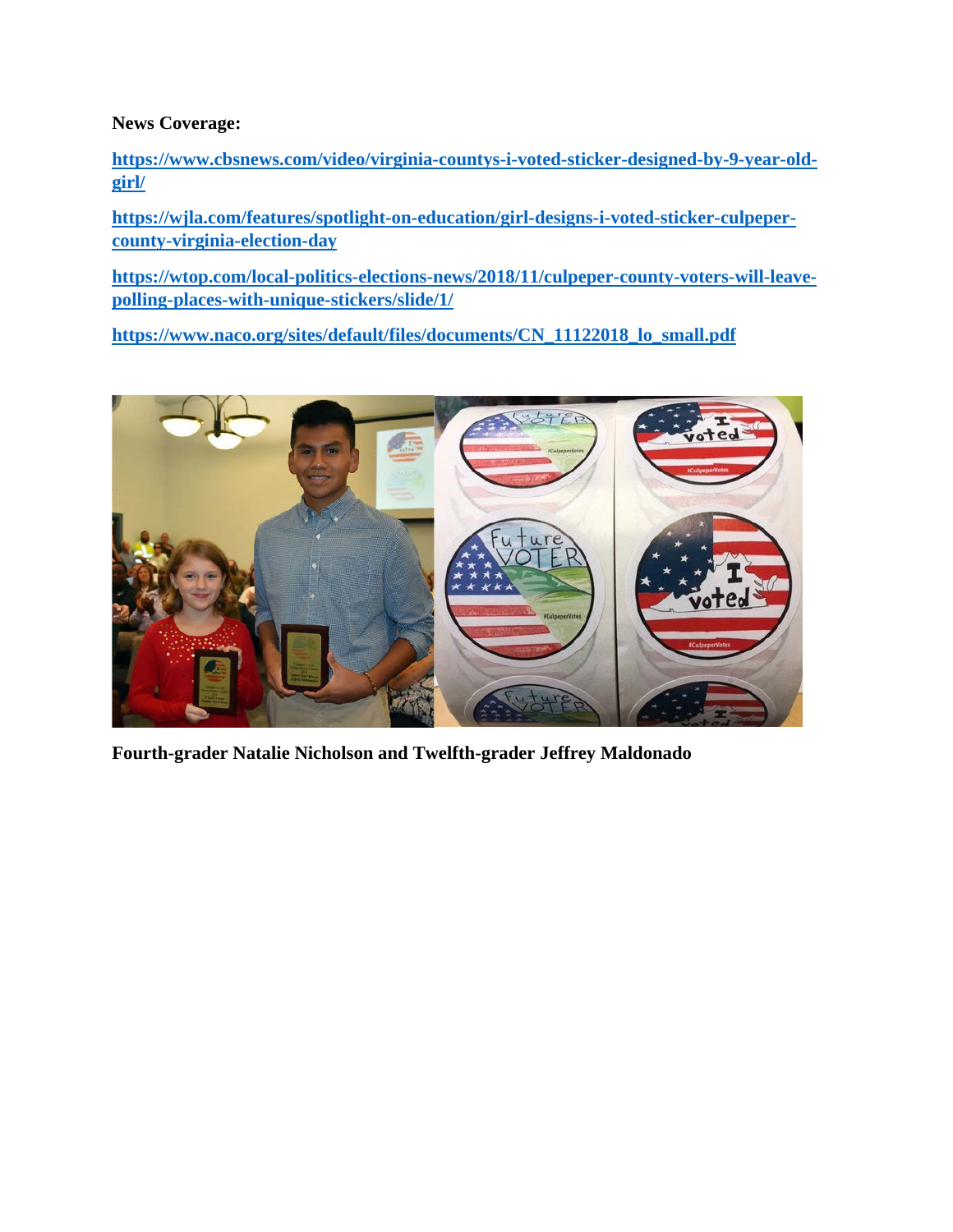#### **Executive Summary**

In the spring of 2018, the Culpeper County Voter Registration Office conceptualized an innovative "I Voted" and "Future Voter" sticker design competition. The contest offered Culpeper County fourth grade students a creative opportunity to learn about voting in Virginia and to create a new design for the iconic stickers given out on Election Day. Middle school and high school students were also given the opportunity to design a special "Future Voter" sticker for Culpeper County. A competition such as this has taken place in New York City since 2016, but to our knowledge, had never taken place in Virginia before.

Culpeper County was awarded a \$3,350.00 "Make it Happen" grant from the PATH Foundation in order to fund this innovative competition. The PATH Foundation is a philanthropic charitable foundation serving Fauquier, Rappahannock and northern Culpeper Counties. The "I VOTED! Culpeper County Sticker Design and Voter Education Program" formally began in August of 2018. Templates for the "I Voted" sticker were provided to 4th graders in Culpeper County, including homeschoolers and private school students.

In September of 2018, the Culpeper Elections Board narrowed down the finalists and allowed the public to vote for the winning designs on the Voter Registration webpage www.voteinculpeper.info. Voting concluded in October of 2018. It was Culpeper's hope that the entire community would embrace this competition and be inspired by the artwork selected, but we could not have imagined that the contest would garner national news coverage. The contest winner was interviewed on the CBS evening news and the coverage aired on Election Day 2018.

The contest can be used as a model for voter participation and education in other localities. Voter turnout of approximately 15,000 was estimated using previous election data but the actual turnout was 19,530.